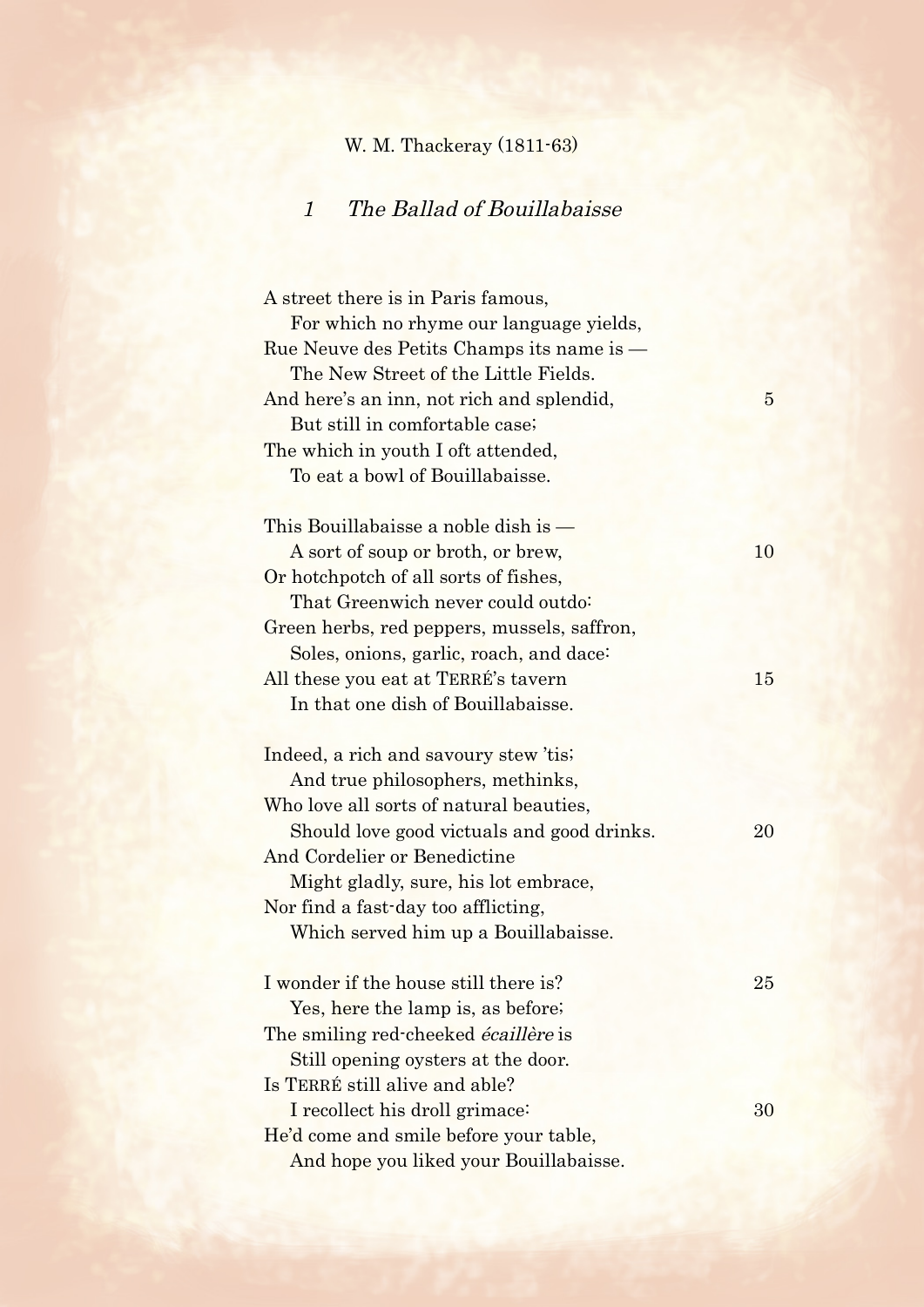| We enter — nothing's changed or older.<br>"How's Monsieur TERRÉ, waiter, pray?" |    |
|---------------------------------------------------------------------------------|----|
| The waiter stares, and shrugs his shoulder —                                    | 35 |
| "Monsieur is dead this many a day."                                             |    |
| "It is the lot of saint and sinner,                                             |    |
| So honest TERRÉ's run his race."                                                |    |
| "What will Monsieur require for dinner?"                                        |    |
| "Say, do you still cook Bouillabaisse?"                                         | 40 |
| "Oh, oui, Monsieur," 's the waiter's answer;                                    |    |
| "Quel vin Monsieur désire-t-il?"                                                |    |
| "Tell me a good one." — "That I can, Sir                                        |    |
| The Chambertin with yellow seal."                                               |    |
| "So TERRÉ's gone," I say, and sink in                                           | 45 |
| My old accustom'd corner-place;                                                 |    |
| "He's done with feasting and with drinking,                                     |    |
| With Burgundy and Bouillabaisse."                                               |    |
| My old accustom'd corner here is,                                               |    |
| The table still is in the nook;                                                 | 50 |
| Ah! vanished many a busy year is                                                |    |
| This well-known chair since last I took.                                        |    |
| When first I saw ye, cari luoghi,                                               |    |
| I'd scarce a beard upon my face,                                                |    |
| And now a grizzled, grim old fogy,                                              | 55 |
| I sit and wait for Bouillabaisse.                                               |    |
| Where are you, old companions trusty                                            |    |
| Of early days here met to dine?                                                 |    |
| Come, waiter! quick, a flagon crusty $-$                                        |    |
| I'll pledge them in the good old wine.                                          | 60 |
| The kind old voices and old faces                                               |    |
| My memory can quick retrace;                                                    |    |
| Around the board they take their places,                                        |    |
| And share the wine and Bouillabaisse.                                           |    |
| There's JACK has made a wondrous marriage;                                      | 65 |
| There's laughing TOM is laughing yet.                                           |    |
| There's brave AUGUSTUS drives his carriage;                                     |    |
| There's poor old FRED in the Gazette;                                           |    |